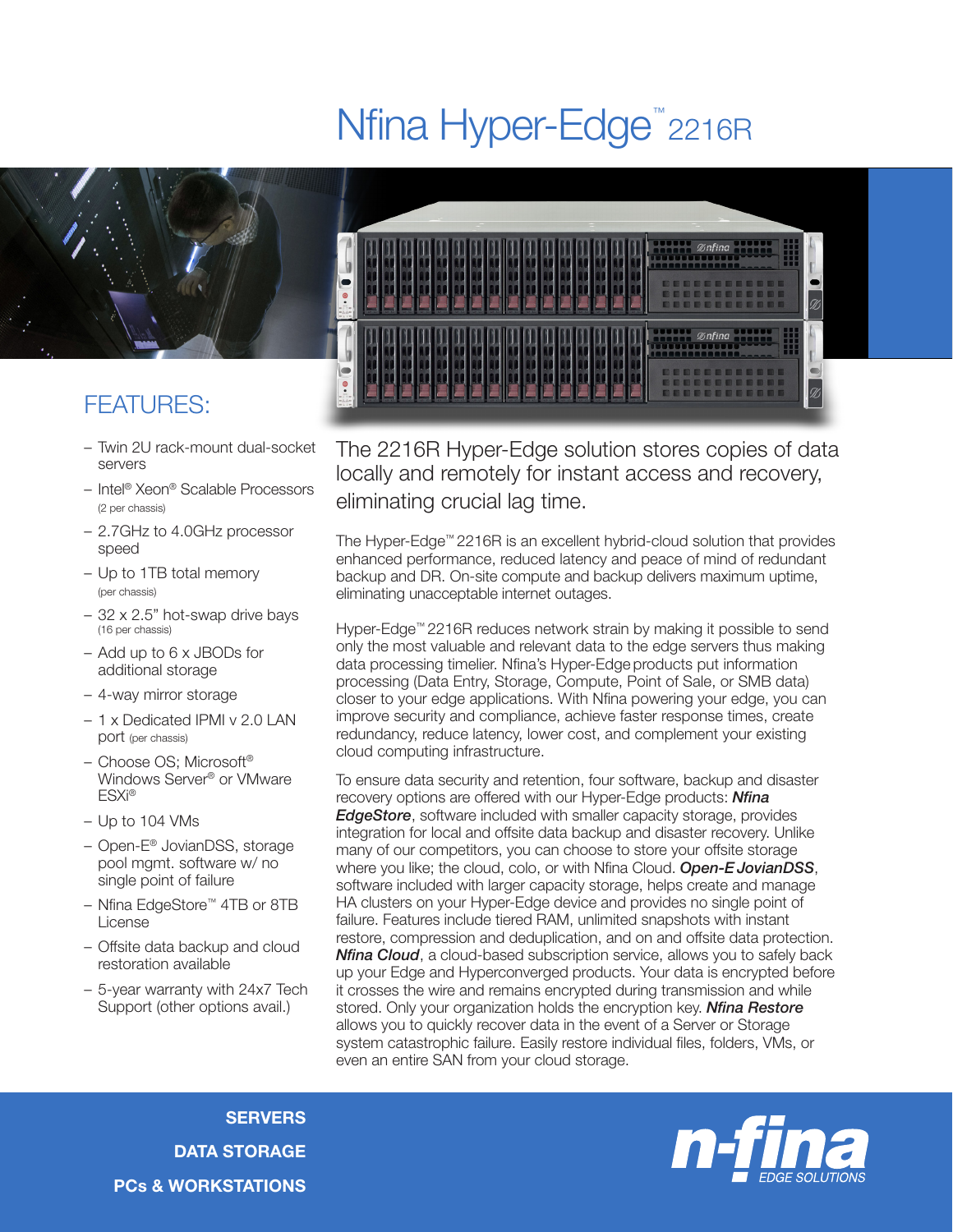## NFINA Hyper-Edge™ 2216R

| <b>SPECIFICATIONS</b>            |                                                                                                                                                                                                                                                                                                                      |
|----------------------------------|----------------------------------------------------------------------------------------------------------------------------------------------------------------------------------------------------------------------------------------------------------------------------------------------------------------------|
| Form Factor                      | Twin 2U rack-mount, 3.5" x 17.2" x 25.6" (per chassis)                                                                                                                                                                                                                                                               |
| <b>Operating Temperature</b>     | 10°C to 35°C (50°F to 95°F)                                                                                                                                                                                                                                                                                          |
| Processors                       | 2nd Gen. Intel® Xeon® Scalable processors, up to 28 cores, 56 threads (2 per chassis)                                                                                                                                                                                                                                |
| Processor Speed                  | Up to 2.7GHz to 4.0GHz                                                                                                                                                                                                                                                                                               |
| CPU Cache                        | 39MB Intel® Smart Cache (per processor)                                                                                                                                                                                                                                                                              |
| Socket                           | Dual Socket P (LGA 3647)                                                                                                                                                                                                                                                                                             |
| Memory                           | 16 DIMM slots, ECC DDR4 2933 MHz (per chassis)<br>1TB max memory capacity (per chassis)                                                                                                                                                                                                                              |
| <b>Drives</b>                    | 16 x 2.5" hot-swap drives (per chassis)<br>Supports: SSD/HDD drives<br>Up to 2 x boot drives: 1 x M.2 NVMe/SSD (2280), PCIe (per chassis) $-$ or $-$<br>2 x 2.5" SSDs (per chassis) (cannot mix drive type)<br>Add up to Six 12 or 24 bay JBODs for additional storage                                               |
| Storage Controller               | Up to 9 x 9305-16i + 1 x 9300-8e 12Gb/s SAS Host Bus Adapters (per chassis)                                                                                                                                                                                                                                          |
| <b>RAID</b>                      | 4-way mirroring                                                                                                                                                                                                                                                                                                      |
| Remote Management                | IPMI 2.0, KVM over HTML5                                                                                                                                                                                                                                                                                             |
| <b>TPM</b>                       | Version 2.0, optional                                                                                                                                                                                                                                                                                                |
| OS/Virtual Platform              | Microsoft <sup>®</sup> Windows Server <sup>®</sup> , Up to 104 VMs<br>VMware ESXi®, Up to 104 VMs                                                                                                                                                                                                                    |
| Software Options                 | Microsoft® Windows Server® 2019, Microsoft® Windows 10 Pro<br>Microsoft <sup>®</sup> SQL Server, Microsoft <sup>®</sup> Exchange Server<br>VMware vSphere®, VMware vCenter®<br>Nfina EdgeStore <sup>™</sup> 4TB, Nfina EdgeStore™ 8TB - or -<br>Open-E <sup>®</sup> JovianDSS (depending on desired usable capacity) |
| Backup and Disaster Recovery     | Nfina Cloud - Secure cloud based data backup (monthy subscription required)<br>Nfina Restore - Data recovery from cloud storage (monthy subscription required)                                                                                                                                                       |
| Input Voltage                    | 100-127V @ 7.5-9A, 50/60 Hz, 200-240V @ 5-6A, 50/60 Hz                                                                                                                                                                                                                                                               |
| Power Supplies                   | Dual redundant hot-swap 1000W AC power supplies (2 per chassis)                                                                                                                                                                                                                                                      |
| <b>Regulatory Certifications</b> | UL or CSA Listed (USA and Canada), FCC Part 15 Subpart B (US), CE (Europe), EMC<br>EN 55032:2012/AC:2013 (Class A), AS/NZS CISPR 32:2013 (Class A) (Australia), VCC<br>32-1/2016.11                                                                                                                                  |
| Warranty                         | 5 years (other options available)                                                                                                                                                                                                                                                                                    |